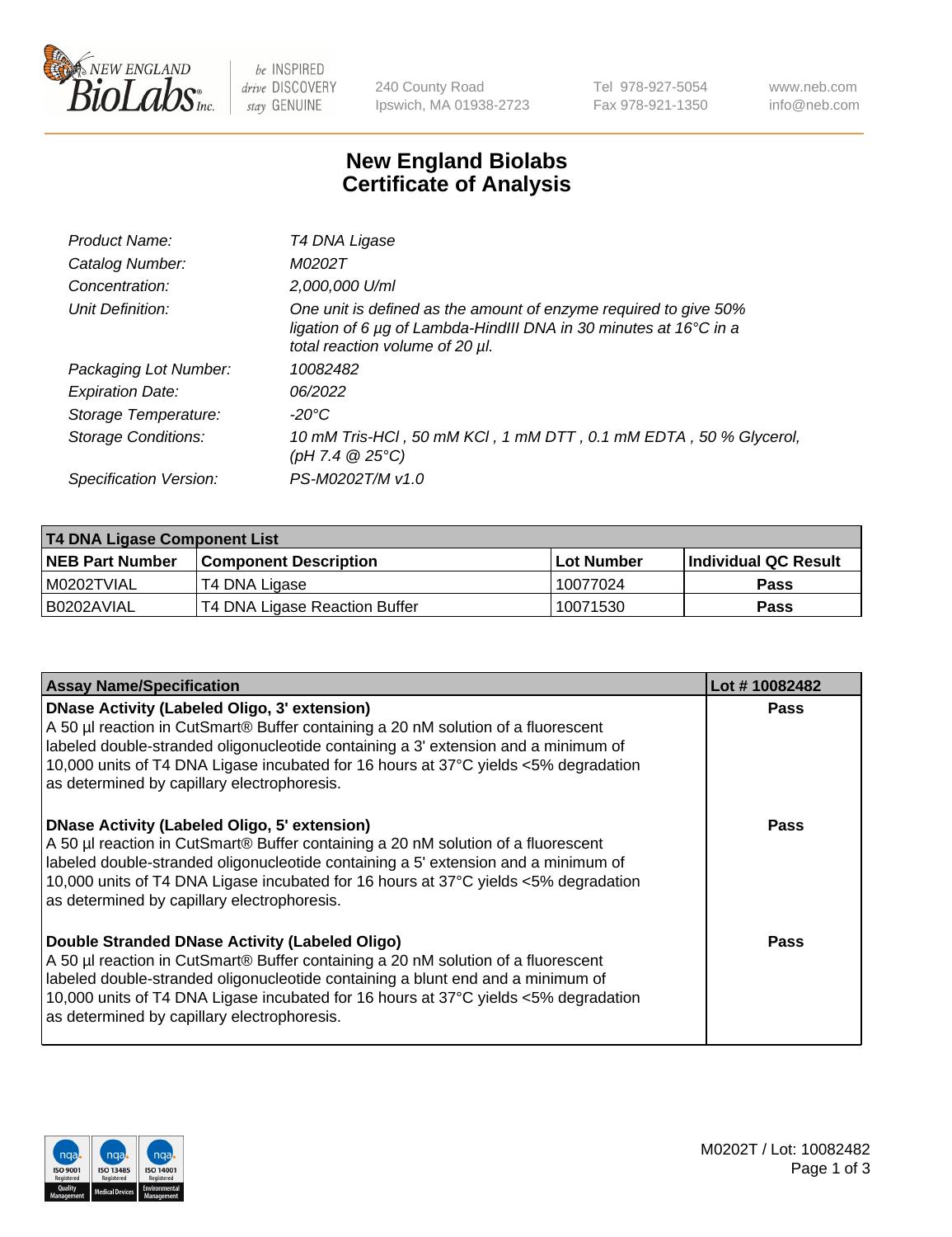

be INSPIRED drive DISCOVERY stay GENUINE

240 County Road Ipswich, MA 01938-2723 Tel 978-927-5054 Fax 978-921-1350

www.neb.com info@neb.com

| <b>Assay Name/Specification</b>                                                                                                                                                                                                                                                                                                                                                                                    | Lot #10082482 |
|--------------------------------------------------------------------------------------------------------------------------------------------------------------------------------------------------------------------------------------------------------------------------------------------------------------------------------------------------------------------------------------------------------------------|---------------|
| <b>Endonuclease Activity (Nicking)</b><br>A 50 µl reaction in NEBuffer 1 containing 1 µg of supercoiled PhiX174 DNA and a<br>minimum of 2000 units of T4 DNA Ligase incubated for 4 hours at 37°C results in <10%<br>conversion to the nicked form as determined by agarose gel electrophoresis.                                                                                                                   | <b>Pass</b>   |
| <b>Exonuclease Activity (Radioactivity Release)</b><br>A 50 µl reaction in NEBuffer 1 containing 1 µg of a mixture of single and<br>double-stranded [3H] E. coli DNA and a minimum of 2000 units of T4 DNA Ligase<br>incubated for 4 hours at 37°C releases <0.1% of the total radioactivity.                                                                                                                      | <b>Pass</b>   |
| <b>Ligation and Recutting (Terminal Integrity, Digested DNA)</b><br>A 20 µl reaction in 1X T4 DNA Ligase Reaction Buffer containing 2 µg of Lambda<br>DNA-HindIII Digest and a minimum of 4000 units of T4 DNA Ligase incubated for 16<br>hours at 37°C results in >95% ligation of the DNA fragments as determined by agarose<br>gel electrophoresis. Of these ligated fragments, >95% can be recut with HindIII. | <b>Pass</b>   |
| <b>Non-Specific DNase Activity (16 Hour)</b><br>A 50 µl reaction in NEBuffer 1 containing 1 µg of CIP-treated Lambda-HindIII DNA and<br>a minimum of 2000 units of T4 DNA Ligase incubated for 16 hours at 37°C results in a<br>DNA pattern free of detectable nuclease degradation as determined by agarose gel<br>electrophoresis.                                                                               | <b>Pass</b>   |
| <b>Protein Concentration (A280)</b><br>The concentration of T4 DNA Ligase is 2 mg/ml +/- 10% as determined by UV absorption<br>at 280 nm. Protein concentration is determined by the Pace method using the<br>extinction coefficient of 57,675 and molecular weight of 55,292 daltons for T4 DNA<br>Ligase (Pace, C.N. et al. (1995) Protein Sci., 4, 2411-2423).                                                  | <b>Pass</b>   |
| <b>Protein Purity Assay (SDS-PAGE)</b><br>T4 DNA Ligase is ≥ 95% pure as determined by SDS-PAGE analysis using Coomassie Blue<br>detection.                                                                                                                                                                                                                                                                        | <b>Pass</b>   |
| qPCR DNA Contamination (E. coli Genomic)<br>A minimum of 2000 units of T4 DNA Ligase is screened for the presence of E. coli<br>genomic DNA using SYBR® Green qPCR with primers specific for the E. coli 16S rRNA<br>locus. Results are quantified using a standard curve generated from purified E. coli<br>genomic DNA. The measured level of E. coli genomic DNA contamination is ≤ 1 E. coli<br>genome.        | Pass          |
| <b>RNase Activity (Extended Digestion)</b><br>A 10 µl reaction in NEBuffer 4 containing 40 ng of a 300 base single-stranded RNA<br>and a minimum of 1 µl of T4 DNA Ligase is incubated at 37°C. After incubation for 16<br>hours, >90% of the substrate RNA remains intact as determined by gel electrophoresis                                                                                                    | <b>Pass</b>   |